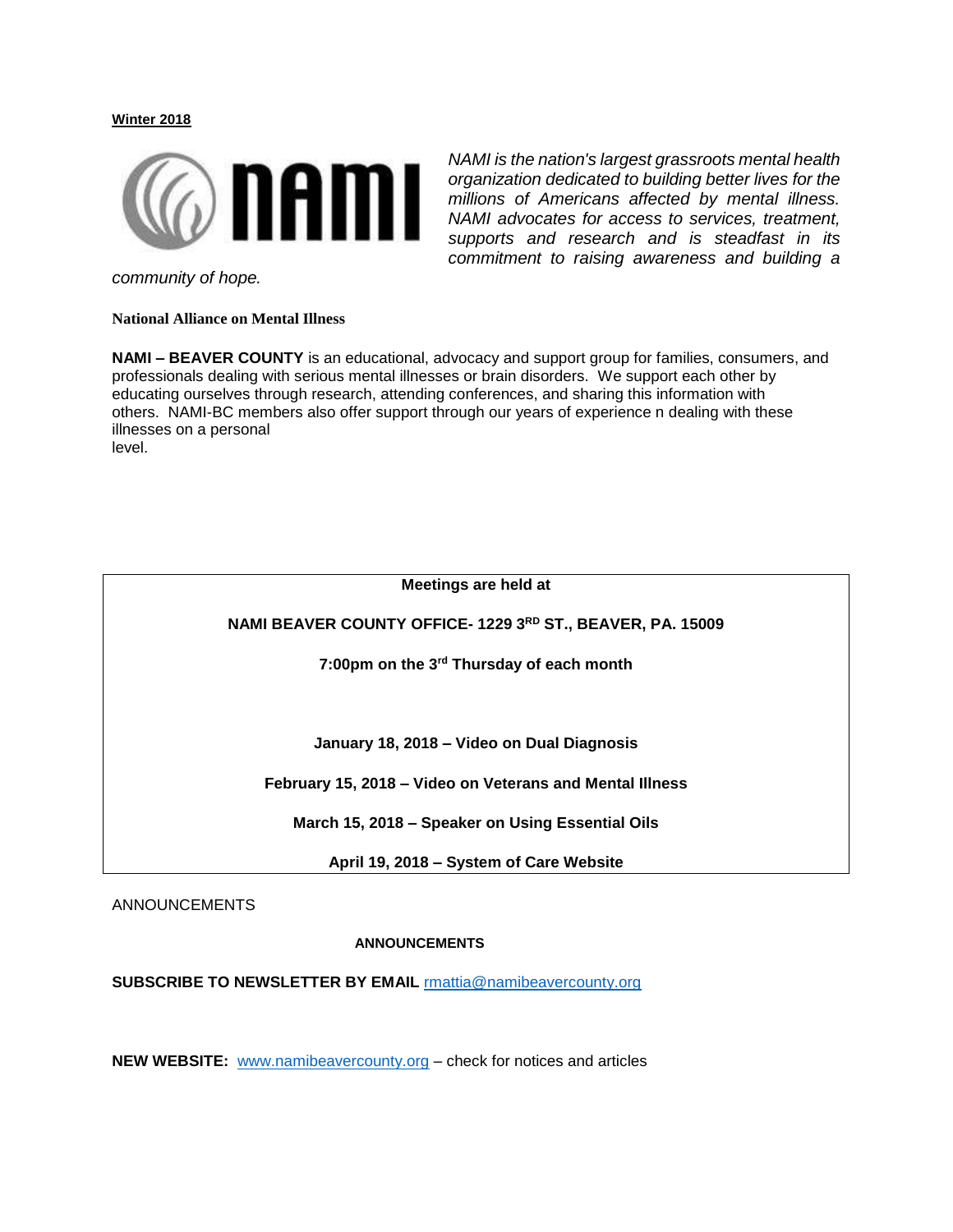## **SURVEYS FOR CONSUMER/FAMILY SATISFACTION (CFST) TEAM** regarding behavioral health services

Contact: CFST at 724-775-7650

**NAMI.ORG** – Check It Out!

*Contact Rick Mattia at (724)888-6877 or* **[rmattia@namibeavercounty.com](mailto:rmattia@namibeavercounty.com)** *for questions or concerns regarding any of the events listed above.*

LIKE US ON FACEBOOK!

**IN THE NEWS. . .**

Jody Kutchko, RN, DNP (student)

Robert Morris University

### **The Effects of Electronic Media on Adolescent's Sleep**

Sleep is essential for daily functioning in addition to physical and mental health. Poor sleep habits and sleep quality are linked to learning problems, memory difficulties, and lower achievements in school. As children grow older, their sleep duration tends to decrease. During early youth, physiological changes related to puberty require an increased need for sleep. Decreasing sleep duration can have a negative impact on these physiological changes. A reduction in sleep duration tends to increase daytime sleepiness (Nutriment, 2013).

There are several factors that may reduce sleep duration and delay bedtimes. One potential factor is possibly the increased use of media technology, such as TV viewing, the use of cell phones and computers among school-aged children. The use of media technology my displace sleep, thereby decreasing it duration (Nutriment, 2013).

Due to the strong impact on sleep-related behavior, research study findings have suggested that excessive use of media technology is one of the most important extrinsic factors contributing to sleep deprivation in adolescents. In today's society, children and adolescents commonly use media technology on a daily basis. Their bedrooms typically are overloaded with media technology (Pieters, 2014).

Research studies have suggested that media technology use may increase mental and physiological activity, and can make it difficult to fall asleep. In addition, media technology may affect the sleep pattern by decreasing REM sleep, slow-wave sleep, and sleep efficiency. The bright light from the cell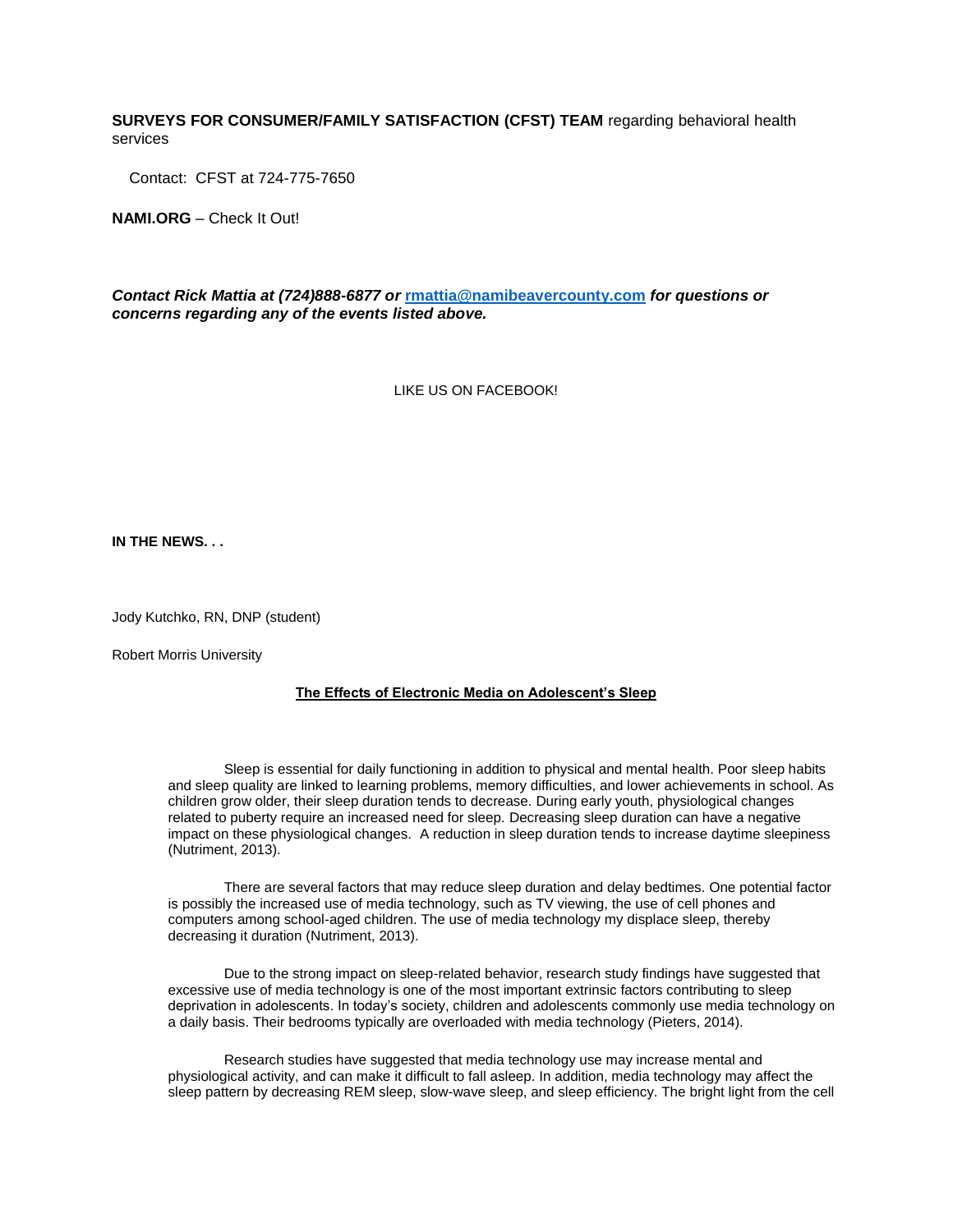phone, computer screen or television may suppress melatonin secretion, which may delay the onset of sleep (Nutriment, 2013)

Inadequate sleep significantly impacts daytime functioning which is critical for healthy adolescent development. There is significant evidence indicates that sleep deprivation leads to increased daytime sleepiness in adolescents. Lack of sleep may also impair academic performance. Additionally, sleep deprivation shows greater incidence and severity in behavioral difficulties in adolescents, when compared to those who were not sleep deprived. Lastly, impaired mood has been associated with inadequate sleep. Adolescents that do not get enough sleep report increased levels of depression than adolescents that get adequate sleep (Nutriment, 2013).

The negative impact of media technology use on adolescent's sleep can be explained by several assumptions. First, the time that adolescents spend with media technology directly replaces the time they would normally be sleeping. Next, exposure to the light from the monitor or display of some electronics before sleep may affect the sleep/wake cycle by suppressing melatonin secretion which causes the phase delay of sleep onset. Lastly, media technology use at night may cause increased activity levels of the central nervous system and leads to high physiological arousal, excitement and alertness, therefore interfering with the relaxation that is essential for sleep.

The negative impact of excessive media technology use is a significant concern. It is important to emphasize the need to limit adolescent's exposure to media technology before it causes severe impairment in their sleep and health. It is extremely important that parents do not permit the presence of media technology in the adolescent's bedroom (Nutriment, 2013). Adolescents may benefit from education on sleep hygiene and how the use of media technology at night impacts their quality of sleep (Lemola, 2015).

#### References

 Lemola, S., Perkinson-Gloor, N., Brand, S.,Dewald-Kaufmann, J.,&Grob, A. (2015). Adolescents' Electronic Media Use at Night Sleep Disturbance, and Depressive Symptoms in the Smartphone Age. Journal Of Youth & Adolescence, 44(2), 405-418. doi:10.1007/s10964-014-0176-x

 Pieters, D., De Valck, E., Vandekerckhove, M., Pirrera, S., Wuyts, J., Exadaktylos, V., &…Cluydts, R. (2014). Effects of Pre-Sleep Media Use on Sleep/Wake Patterns and Daytime Functioning Among Adolescents: The Moderation Role of Parental Control. Behavioral Sleep Medicine, 12(6), 427-443. doi:10.1080/15402002.2012.694381

 Nutriment, T., Ray, C., & Roos, E. (2013) Do computer use, TV viewing, and the presence of the media in the bedroom predict school-aged children's sleep habits in a longitudinal study? BMC Public Health, 13684. doi:10.1186/1471-2458-13-684

# **HINTS FOR HEALTHY LIVING. . .**

**10 Steps to Mental Self-Care**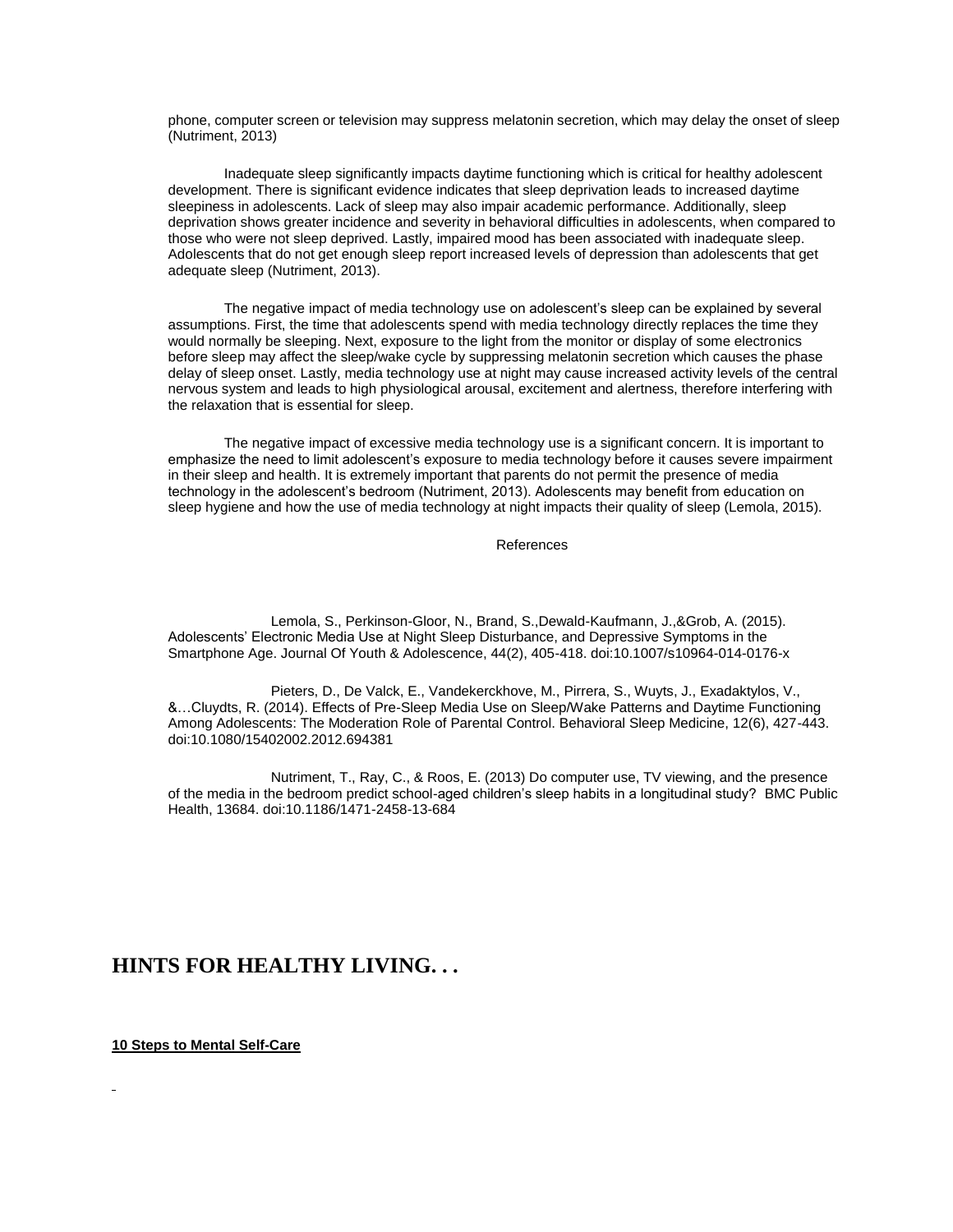Read a good book.

Learn to draw something new. Find a fun DIY activity on Pinterest and do it. Buy a coloring book and color away. Turn off your phone and decompress. Ask for help when you need help. Stay off social media. You'll feel a lot better. Read some inspiring or motivational quotes. Listen to calming music.

Write down your current thoughts and feelings.

## **NAMI – THE NATION'S VOICE ON MENTAL ILLNESS**

 $\blacksquare$ 

 $\mathbf{r}$ 

**Carla Braund, Editor**

**Vicki Mann, Editor**

## **NAMI BEAVER COUNTY**

**1229 3rd Street** 

**Beaver, PA 15009**

**724-888-6877**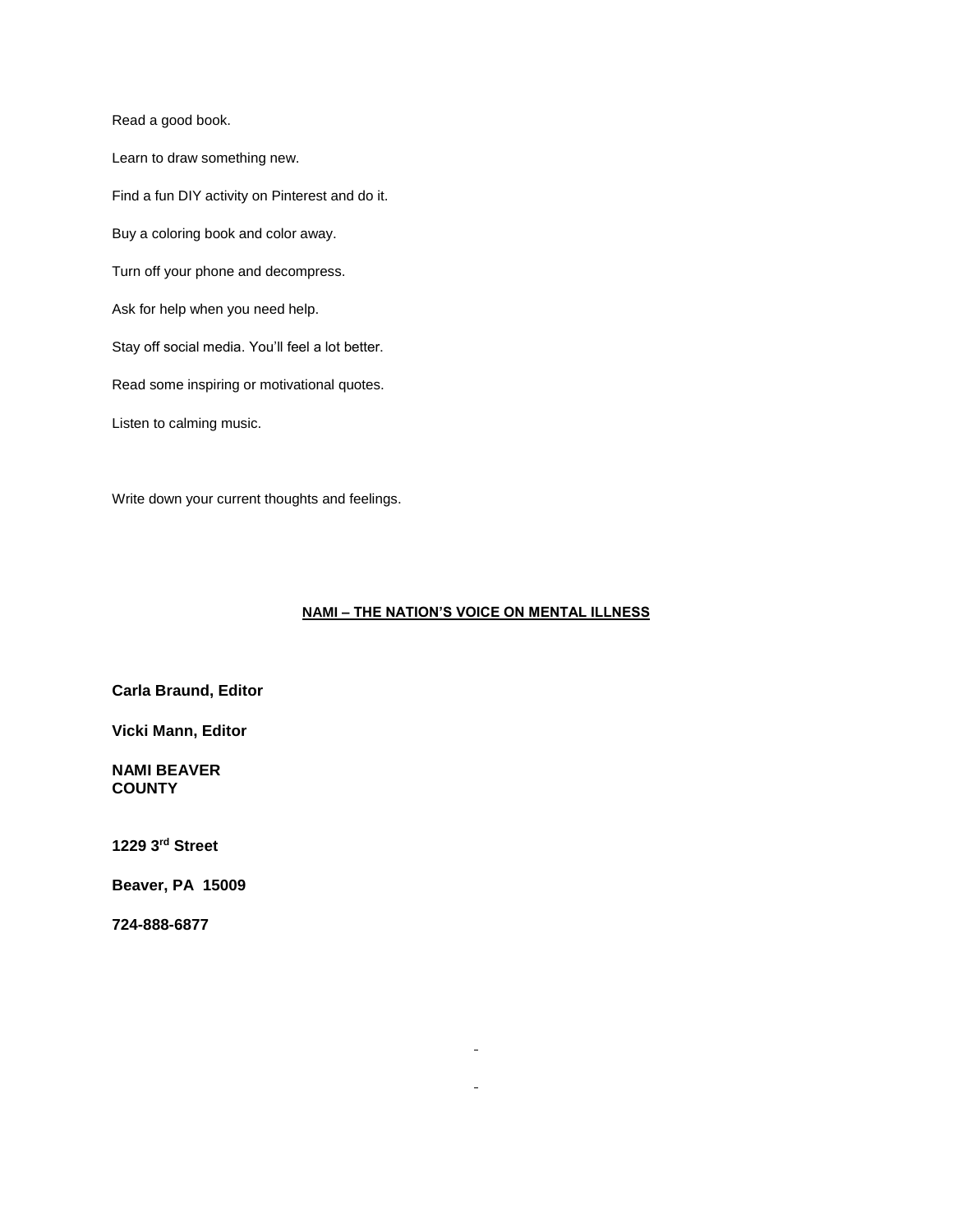Sometimes the smallest step in the right direction ends up being the biggest step of your life.

Tip toe if you must, but take the step.

Healthyplace.com



#### **MEMBERSHIP FORM 2018** *please renew early in year*

*A Word from the Executive Director, Rick Mattia*

There are several benefits to becoming a member of NAMI. As a member of NAMI, you can help us to continue providing NAMI affiliated support with NAMI Connection, Family to Family, and Peer to Peer programs, as well as our other endeavors throughout the year. In addition, NAMI has also partnered with local agencies and community members to bring new programming to the Beaver County area with PRISM, in support of LGBTQ youth, a Borderline Personality Disorder support group, and NAR-ANON, which provides support in recovery from addiction. NAMI in Beaver County is always moving forward with innovative plans for how to help the community with these types of supportive and beneficial programs. Being a member allows for our continued efforts, as well as allowing members to provide personal feedback and ideas regarding the community needs of Beaver County. You will also receive our quarterly newsletter and some other NAMI goodies when you become a member. Thank you for your support!